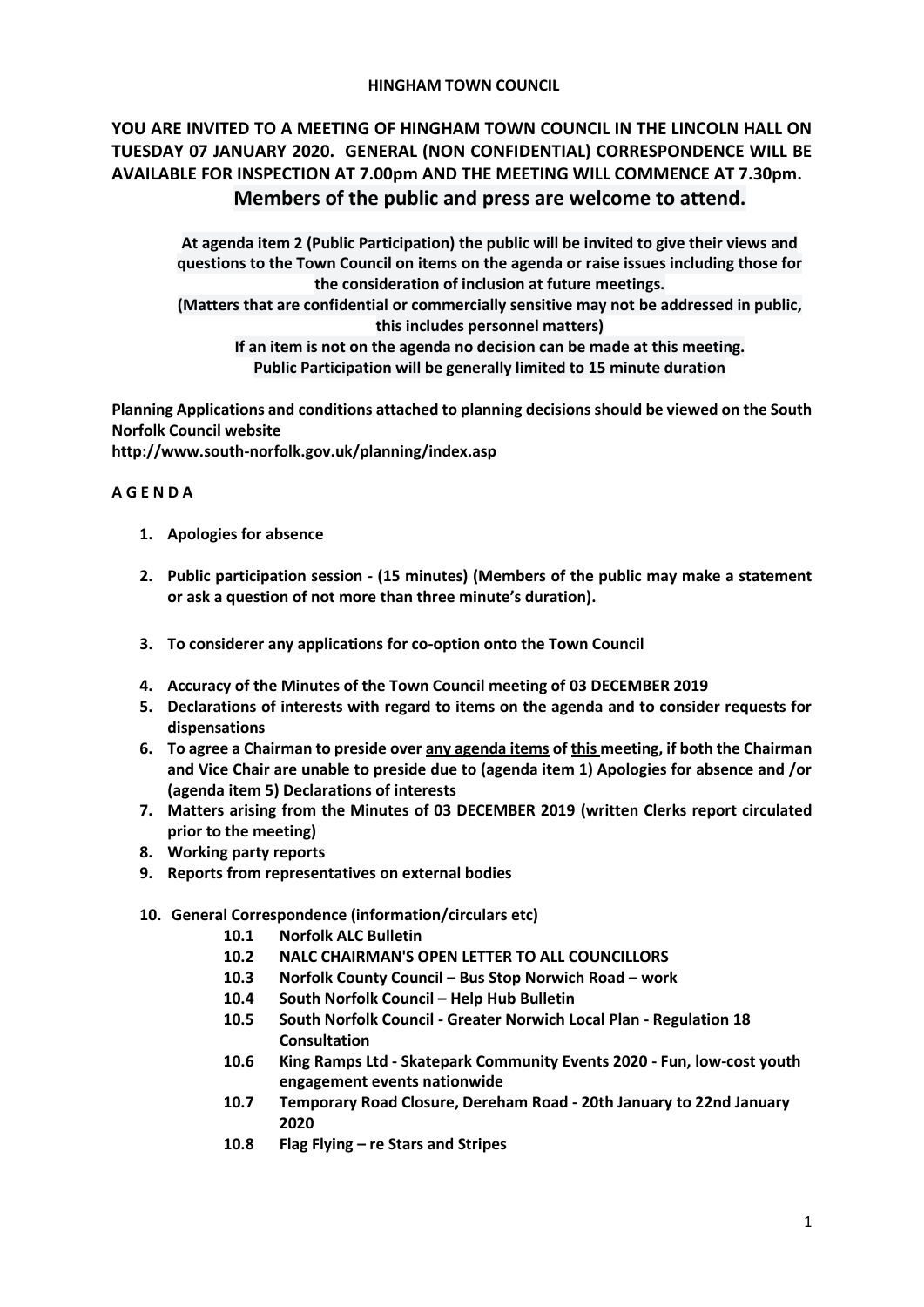- **11. Correspondence (not for public inspection) as addressed directly to Hingham Town Council (from residents etc.)**
	- **11.1 Christmas Lights – request for more festive lights in the town**
- **12. To discuss and agree any required responses/actions in relation to any item(s) of correspondence**
- **13. District Councillor's report**
- **14. County Councillor's report**

### **15. Planning Decisions**

- 15.1 2019/2274 T2 Oak reduce large central upright limb from current height of 17m to approximately 12m (tree tag 2803) 3 & 13 Granary Way Hingham NR9 4FA - Approval with Conditions
- 15.2 2019/2263 Single storey side extension with pitched roof and internal alterations 3 Lonsdale Crescent Hingham Norfolk NR9 4ND - Approval with Conditions
- 15.3 2019/2247 Removal of plasterboard and coving on both sides of alcoves in main bedroom and reinstatement of original walls and period appropriate coving. Installation of period appropriate non-functioning fireplace Quorn House 10 Market Place Hingham NR9 4AF - Approval with Conditions
- 15.4 2019/2153 & 2154 Remove existing outbuilding and replace with a single storey shed 2 Chapel Street Hingham NR9 4JH - Approval with Conditions
- 15.5 2019/1732 New Dwelling Land South Of 13 Bears Lane Hingham Norfolk - Approval with Conditions

#### **16. Planning Applications (as notified by SNC for consultation)**

- **16.1 2019/1802 – Amended Planning Application - Full Planning Permission - Demolition of existing storage building and erection of 2 dwellings and garages Storage Building South Of Watton Road Hingham Norfolk**
- **16.2 2019/2564 - Remove existing low door and doorway to cloakroom and replace with higher door and doorway keeping with other ground floor doors. Re-use existing doorway as cupboard. Quorn House 10 Market Place Hingham NR9 4AF**
- **16.3 2019/2520 - Erection of a single-storey rear extension with skylight and a front porch - 28 Watton Road Hingham NR9 4HB**
- 17. *(other planning applications where the Town Council is not a consultee for information only)*